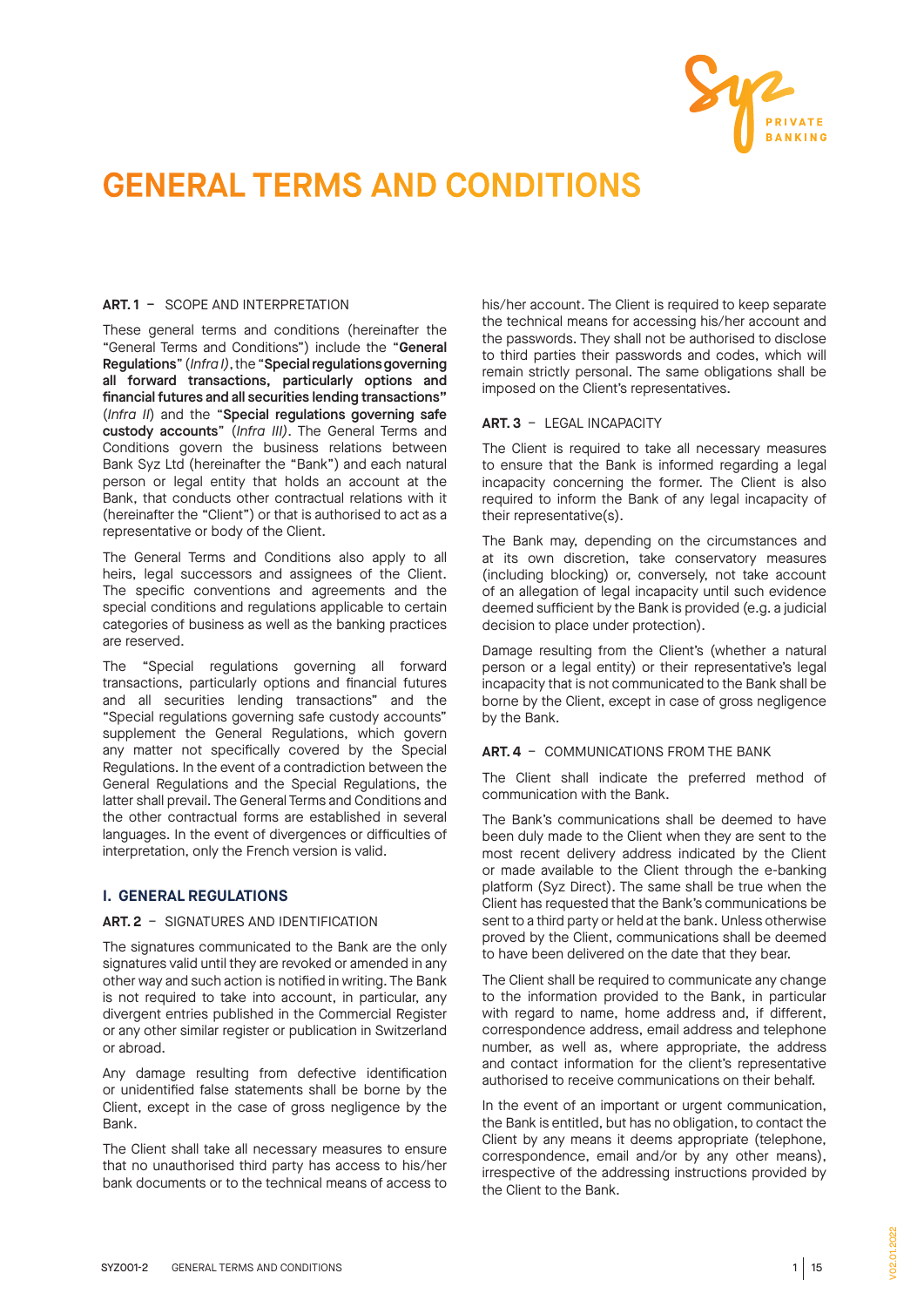## **ART. 5** – COMMUNICATIONS FROM THE CLIENT

Unless otherwise arranged by the Client, the Client may communicate with the Bank by telephone, fax, email and/or any other means of electronic communication. Any communications, in particular transfer instructions or stock market orders, that are submitted to the Bank in accordance with the method of communication validly agreed upon between the parties shall bind the Bank.

The Bank reserves the right, but has no obligation, to request information to verify the identity of the order originator or to request written confirmation of any instruction or order communicated to it. The Bank shall not incur any liability by refusing to execute orders given by a person whose identity it does not consider to have been sufficiently established.

## **ART. 6** – TRANSMISSION RISKS

The Client shall solely bear any damage resulting from the use of means of transmission, such as the postal services, fax, telephone or email, due to, in particular, error, delay, identity theft, falsification or duplicate sending, except in case of gross negligence by the Bank. The Client's attention is further drawn to the specific risks associated with using the internet without adequate protection, such as using email without sufficient encryption or electronic signature and unsecure computer connections (in particular the risk of harm to message integrity, viruses, intrusion, hacking, falsification of means of identification or identity theft by phishing).

#### **ART. 7** – LEGAL AND REGULATORY RESTRICTIONS

The Client acknowledges that the Bank, in view of the nature of the services it offers and/or the extra-territorial scope of certain foreign legislation, is subject to banking, financial and securities legislation and regulations in effect (not only in Switzerland but also abroad) and that the type of such regulatory obligations is likely to include contractual obligations (especially with financial market infrastructures) and market practices and usage. In particular, the Bank must act in accordance with Swiss and/or foreign laws regarding economic or financial sanctions imposed by Switzerland, the European Union and the United Nations. The Bank is also required to comply with the rules prohibiting market abuse and other violations of Swiss or foreign laws and regulations regarding stock market transactions.

The Bank is entitled to refuse, limit, postpone or place conditions on any instructions from the Client (especially any payment, investment or asset transfer instructions) if, at its sole discretion, the execution of such instructions is likely to cause the Bank to violate any obligation mentioned in the previous paragraph or expose the Bank to a reputational risk. This right

includes the right to refuse to receive assets in favour of the Client, to block the Client's assets (including within the context of termination of the Client's banking relationship) and demanding immediate repayment of any loan granted to the Client by the Bank.

In addition, under Swiss laws to combat money laundering and terrorist financing, the Bank is authorised to demand any information and/or documentation relating to the Client's personal situation, including tax situation, the source of the Client's assets and the circumstances and justification of a particular transaction or operation. The Client must provide the required information and/ or documentation. If the Bank does not receive the requested information/documents or if it considers that the information/documents obtained are insufficient or unsatisfactory, it shall be entitled not to execute the instructions received from the Client, to terminate the banking relationship, and to prohibit the Client from any withdrawal of assets and/or deposit of funds in his/her account until the requested information is obtained.

The same rules shall apply to requests for information and/or documentation from correspondents, subcustodians, counterparties, market infrastructures or any other financial intermediary, in Switzerland or abroad, with which the Bank deals.

#### **ART. 8** – FINANCIAL INSTRUMENT TRANSACTIONS

Unless otherwise instructed, the Client's orders can be executed, at the Bank's discretion, on any stock exchange or on any market or trading platforms or as part of over-the-counter (OTC) transactions.

The Bank is free to execute the Client's orders as an intermediary or counterparty for the Client and to apply them within its client base, in which case it shall ensure that it protects the Client's interests. In the case of all stock market orders and those processed on all other markets or trading platforms, the Bank acts in principle as an intermediary, in its own name but on behalf of and at the risk of the Client.

Where the Bank acts as an intermediary, the Bank's disbursements (corresponding commission, postal charges, insurance, etc.) and the Bank's intervention commission is added to the price of the transactions.

Where the Bank acts as a counterparty for the Client, notably during transactions involving derivatives, foreign currencies or structured products, the Client acknowledges and accepts that the Bank is remunerated not in the form of a commission but by the margin between the price at which it conducts the transaction and the price provided to the Client.

The Client has no claim in respect of this margin, which is paid to the Bank as its remuneration.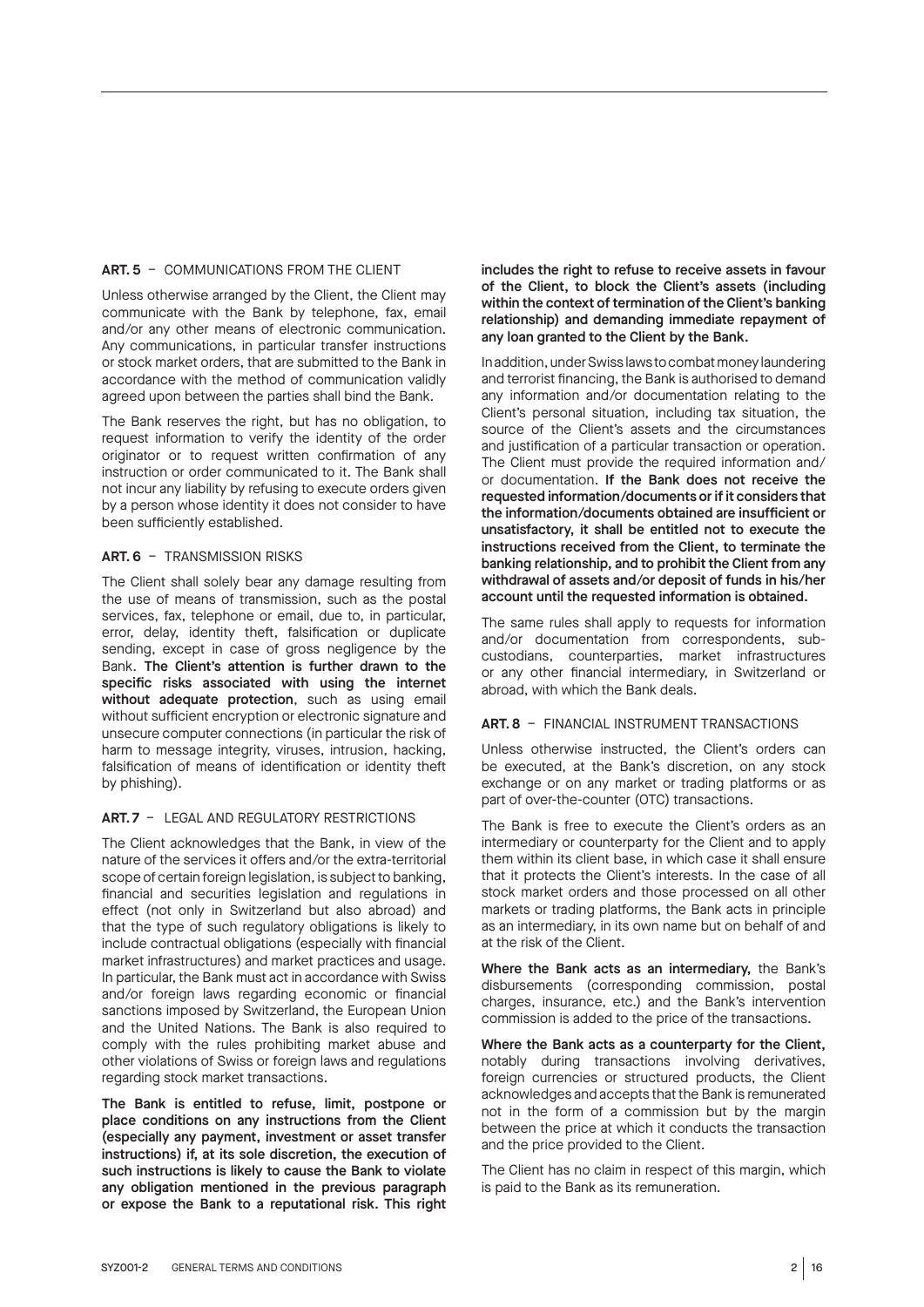The Client undertakes to comply with the limits on positions established by stock exchanges, markets and trading platforms in respect of its overall position, taking into account, where applicable, the position it holds with other custodians.

Furthermore, the Client is required to comply with the regulatory obligations applicable to the transactions it conducts, particularly with regard to reporting obligations if equity interest thresholds are crossed.

The Client understands that where the Bank executes a Client order, it does not verify the appropriateness or adequacy of said order with respect to the Client's situation. This means that the Bank (1) does not examine whether the Client has the experience and knowledge to make the investments resulting from its orders and (2) does not further analyse whether these investments are appropriate to the Client's risk profile. The Client should not that this disclaimer shall not be reissued with every new order from the Client. If the Client intends to receive investment consulting or discretionary portfolio management services from the Bank, the former shall grant the latter a written mandate to that end. Failing that, the Bank's liability is limited to the actual execution of the Client's instructions.

#### **ART. 9 –** CORRESPONDENTS OF THE BANK AND OTH-ER THIRD PARTIES

The Bank regularly uses correspondents for the execution of transactions in securities or transfers, as well as sub-custodians for custody of the Client's assets, in Switzerland or abroad. The Bank is only liable, with respect to the Client, for the care with which it chooses and instructs its correspondents (including brokers and other intermediaries that it may use to execute the Client's orders) and sub-custodians. The special provisions of the Swiss Federal Intermediated Securities Act (FISA) remain reserved.

The Client is hereby informed that the Bank may, for the purposes of custody of the Client's assets, appoint subcustodians that are not subject to supervision abroad or that are established in a jurisdiction not offering an adequate level of supervision compared with that provided by Swiss regulations. The Client expressly consents to the use of such sub-custodians.

If the Client's assets are deposited with a sub-custodian abroad, said assets shall be subject to the laws and practices applicable where they are deposited. The Client notes the possibility, according to the market's practices and the applicable rules, of losing the right to claim ownership of the assets in question.

Furthermore, depending on the market or jurisdiction concerned, the Bank may be required to open a separate account in the name of the Client and/or beneficial

owner with a custodian or sub-custodian or any other financial intermediary, in which the financial instruments or securities are deposited or registered. The Client authorises the Bank to open such separate accounts and instructs it accordingly. In this case, it consents to the transfer of data in accordance with article 14 below.

#### **ART. 10** – ERRORS IN ORDER EXECUTION

In the event of damages as a result of the non-execution or incorrect execution of an order due to gross negligence by the Bank, the latter shall only be liable for the loss directly incurred by the Client in relation to the order in question, at the exclusion of any other indirect or consequential damage.

The Bank reserves the right to refuse to execute or to postpone the execution of unlawful, ambiguous, poorly worded, imprecise, incomplete, non-executable or erroneous instructions, when it doubts the originator's powers or when the execution would expose the Bank to a credit risk (e.g. in case of a short sale of securities, a purchase without having the necessary liquid assets or an insufficient credit limit) or could cause the Bank to violate its own credential obligations, notably concerning equity capital (limits on exposure to the Bank's counterparties). The Client shall solely bear the risks arising from such instructions, as well as those arising from the absence of instructions or the late receipt of instructions by the Bank.

Furthermore, the Bank shall not be required to execute an order relating to an investment vehicle reserved for certain categories of clients (for example, qualified investors) or excluding certain categories of clients (for example, due to their domicile or nationality) if the Bank has not received proof from the Client that the Client is authorised to invest in the vehicle in question.

The Client releases the Bank of any liability in the event of the non-execution or delayed execution of a transaction or a transfer resulting from a request for information or documents from any third party involved in the execution of the Client's order.

The Client also understands that the third party involved in the execution of the order may, under local laws and regulations applicable to it, refuse the investment and/ or request the liquidation of all or part of the Client's investments and/or refuse or suspend the execution of an instruction if it has not obtained the information requested. The Client also releases the Bank from any liability in such an event.

#### **ART. 11** – TRANSFERS AND OTHER BANKING TRANS-ACTIONS

In the event of a transfer of funds or securities to Switzerland or abroad, the Bank shall send to the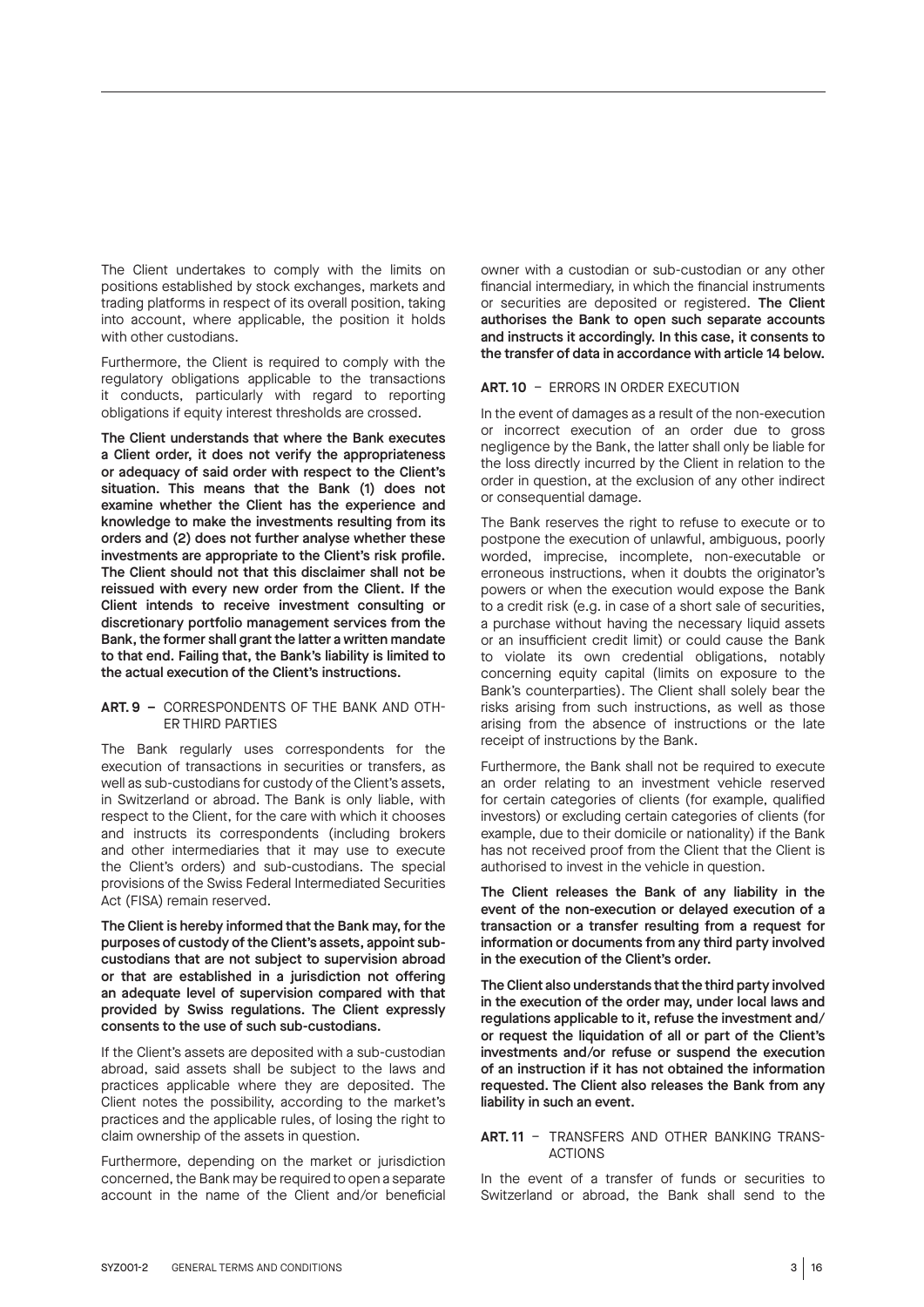beneficiary's bank, to any correspondent banks of the Bank, to the payment transfer system operators, as well as to other service providers, such as SIC (Swiss Interbanking Clearing) or SWIFT (Society for Worldwide Interbank Financial Telecommunication), whose head office is located abroad, the information required by the applicable regulations and practices. As a general rule, this information includes the name, account number and address of the ordering customer, as well as the name and account number of the beneficiary. Other data may be sent, such as the place and date of birth and the nationality of the ordering customer or information about the beneficial owner (see "Information from the Swiss Bankers Association (SBA) regarding the disclosure of client data and other information in international payment transactions and investments in foreign securities"). Transfer orders lacking the required information may not be executed and the Client shall discharge the Bank of any liability in case of non-execution or delayed execution for this reason.

#### **ART. 12** – COMPLAINTS

The Client shall be required to verify the contents of estimates, statements, advices and other communications from the Bank.

The Client must submit any complaints in writing, as soon as the corresponding document reaches them or was sent to their email address, but no later than thirty (30) days from the date on which those documents were communicated by the Bank. Failing that, these documents shall be considered to have been approved by the Client.

Any damage resulting from a late complaint shall be borne by the Client.

#### **ART. 13** – RIGHT OF LIEN AND COMPENSATION, COL-LATERAL

The Client hereby grants the Bank a right of lien and retention as collateral for all claims from the Bank against the Client, whether these claims are payable or not, current or future, conditional or potential, including those resulting from credit transactions, whether secured or unsecured, overdrafts or any other unauthorised debit or resulting from debts or claims of third parties, regardless of their legal qualification, their maturity or the currency in which those debts are denominated. The following shall notably be considered secured claims:

- Claims resulting from contractual obligations assumed by the Client towards the Bank;
- Claims arising from business management acts undertaken by the Bank in the Client's interest during the relationship or resulting from the termination of the relationship;
- Claims arising out of an unlawful act by the Client;
- Claims in restitution of unjust enrichment as a result of the cancellation, invalidity or revocation of a contract entered into between the Bank and the Client or a wealth transfer without valid cause, the cause of which ceased to exist or because of a cause that did not occur;
- Claims for discharge or compensation for harm that the Bank could invoke against the Client following the exercise, or the threat to exercise, by any third party, of a clawback or another action (for example, as a result of fraud) directed against the Bank in relation to assets, securities, financial instruments or properties credited, recorded in an account or given by the Bank to the Client or to a third party on behalf of or in the name of the Client.

The right of lien and retention pertains to all of the Client's assets (including assets that are the subject of a custody contract – in particular, a sealed deposit or safe deposit box rental contract) claims, securities, certificated securities (certificated securities not in bearer form being assigned as a pledge to the Bank within the meaning of Article 901 paragraph 2 of the Swiss Civil Code), intermediated securities within the meaning of the FISA and other valuables of any kind, without exception or reservation, including receivables not incorporated into securities, which are or will be directly or indirectly in the Bank's custody on behalf of the Client, on its premises or at another location, under any designation, including securities held in the form of a collective deposit or credited to all securities accounts maintained by the Bank and held by the Client. The signing of the General Terms and Conditions also constitutes assignment to the Bank of claims against third parties credited to the Client's account with the Bank. The pledge shall extend to all current and future incidentals related to securities and rights provided as collateral.

The pledge value of the assets shall be determined by the Bank at its discretion and according to its own tables, which the Bank may modify at any time and without notice.

Immediately upon the Bank's claims becoming due, the Bank shall be entitled to realise, in the order that suits it, all or part of the pledges as well as the assigned claims and interests (hereinafter, the "Collateral"), provided that prior notice is given to the Client, subject to the exceptions provided for by the FISA.

In particular, a Client who is a qualified investor within the meaning of said act waives the right to be warned prior to the realisation of Collateral when such Collateral pertains to intermediated securities. If the Collateral concerns intermediated securities traded on the stock exchange or on another representative market, the Bank may realise it by taking control thereof or selling it on a stock exchange, by over-the-counter sale or by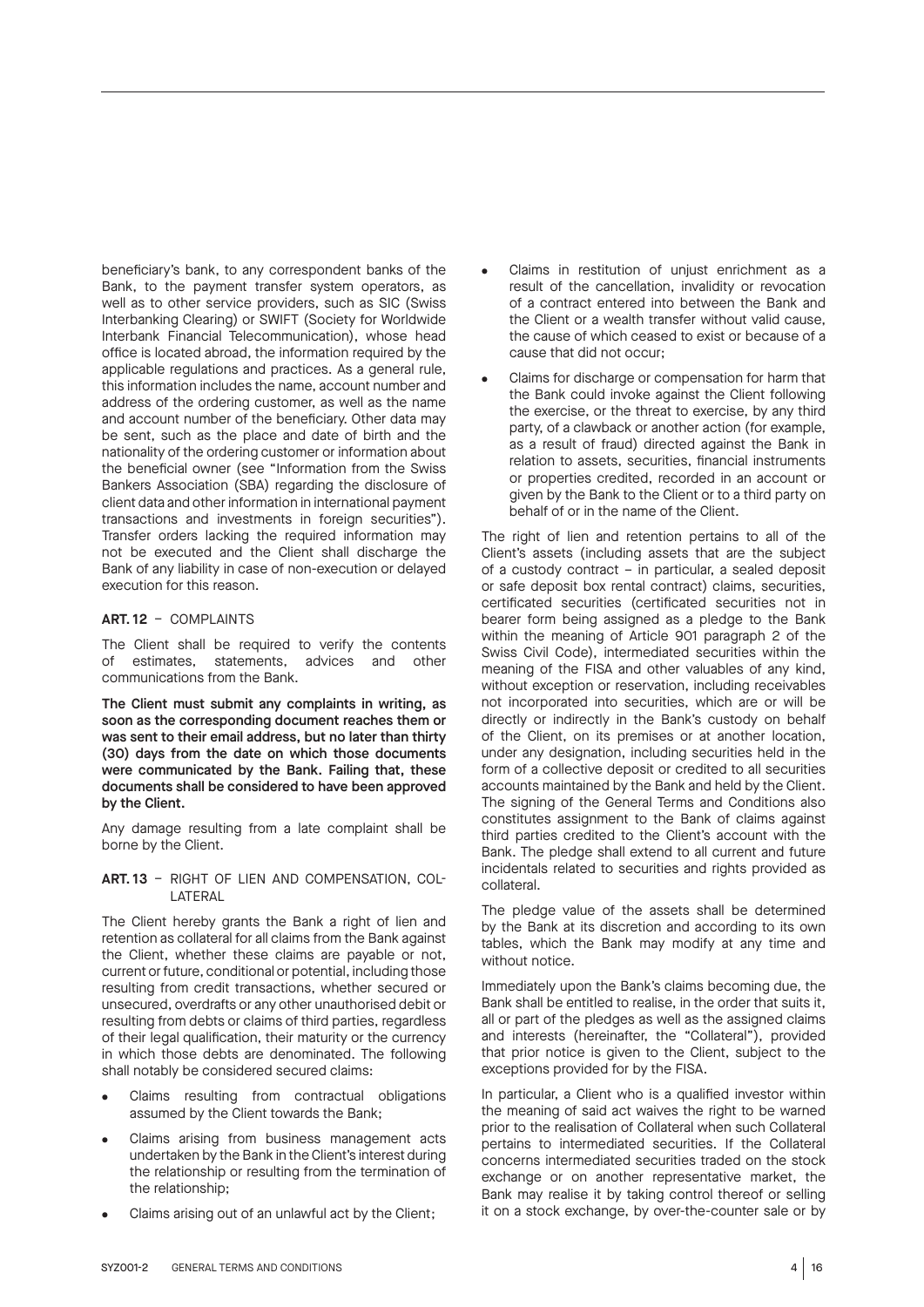auction. Liens on other assets may also be realised on a stock exchange, by over-the-counter sale or by auction. For these realisations, the Bank shall apply the market value or the value of the assets objectively determined in another way at the time of realisation. It shall not be obliged to follow the procedure prescribed by the Swiss Federal Act on Debt Collection and Bankruptcy or the legislation of foreign countries applicable in the place where the pledged assets are sold.

The Bank is entitled, at any time, to offset all of its claims with regard to the Client, irrespective of their legal basis or nature, against the Client's claims towards the Bank, as well as to offset the Client's accounts with the Bank at any time, including with its correspondents, regardless of the currency in which they are denominated, without taking into account their respective maturities and without regard to the payability of the Bank's claims. Offsetting shall be possible even if the parties' services are not identical, of the same sort or of the same nature, if the purpose of the claim to be offset is the restitution of a thing or any security right deposited or credited in an account with the Bank or its correspondents or is subject to objections or exceptions.

#### **ART. 14** – BANKING SECRECY AND DATA PROTECTION

The Bank's bodies, employees, auxiliary personnel and agents are bound by a duty of confidentiality (banking secrecy and provisions regarding data protection) regarding the Client's financial and personal affairs of which they have knowledge during the course of their professional activities. The Bank takes the appropriate measures to comply with banking secrecy and protect the Client's data.

The Bank (including its bodies, employees, auxiliary personnel and agents), however, is released from any confidentiality obligation by the Client (on the Client's behalf and that of other persons in question) in the following cases:

a) The Bank may be required to disclose data to third parties in Switzerland or abroad if it executes transactions and provides other services for the Client, in particular (i) in a payment transfer, (ii) the purchase, receipt, delivery and sale of all types of financial instruments and other securities, whether through trading or OTC platforms, (iii) direct private equity investments or investments through collective capital investments or other forms of investment vehicles (iv), the ownership or registration of securities and similar assets in Switzerland or abroad (notably through separate accounts as stated in article 9 above) or (v) the issuance of a credit card (collectively the "Transaction").

The Bank's data disclosure obligations in these situations may result from Swiss or foreign laws and regulations, as well as contractual provisions that may link the Bank with counterparties or intermediaries involved in the Transaction, or market practices in effect in Switzerland or abroad, or compliance standards as implemented by the parties concerned, especially in relation to market oversight, financial and stock market infrastructures, combating money laundering and terrorism financing, or within the context of sanction and embargo systems.

#### The data (including the related documentation) that is likely to be communicated in this context may concern, in particular (the Data"):

- Data concerning the Client, the beneficial owner, the Client's agents and representatives and other persons involved in the banking relationship, as well as the originator and the recipient of a payment or transaction (e.g. name, address/head office, nationality and place of residence, telephone number, email address, domicile for tax purposes, tax identification number [TIN], date and place of birth and, in the case of companies, information about the business activity, structure and capital, and the legal entity identification number [LEI]);
- Data concerning the business relationship between the Bank and the Client (e.g. account number(s), purpose, start date and status of the relationship, source of the funds, amounts and types of transactions carried out in the past);
- Data concerning the transactions or services concerned (e.g. purpose and economic background of the transaction, reason for payment, number of shares held after a transaction).

By instructing the bank to conduct a Transaction, the Client authorises it to transfer, in Switzerland or abroad, the Data, notably to the following recipients ("the Recipient"):

- Correspondents (as defined by article 9 above);
- Intermediaries involved in executing a transaction or a transfer (sub-custodians, brokers, traders, etc.);
- Market infrastructures (trading platforms, central counterparties, central custodians, central reference systems or payment systems); Administrators of collective investment schemes;
- Liquidators:
- Recipients of a payment or counterparties of a transaction;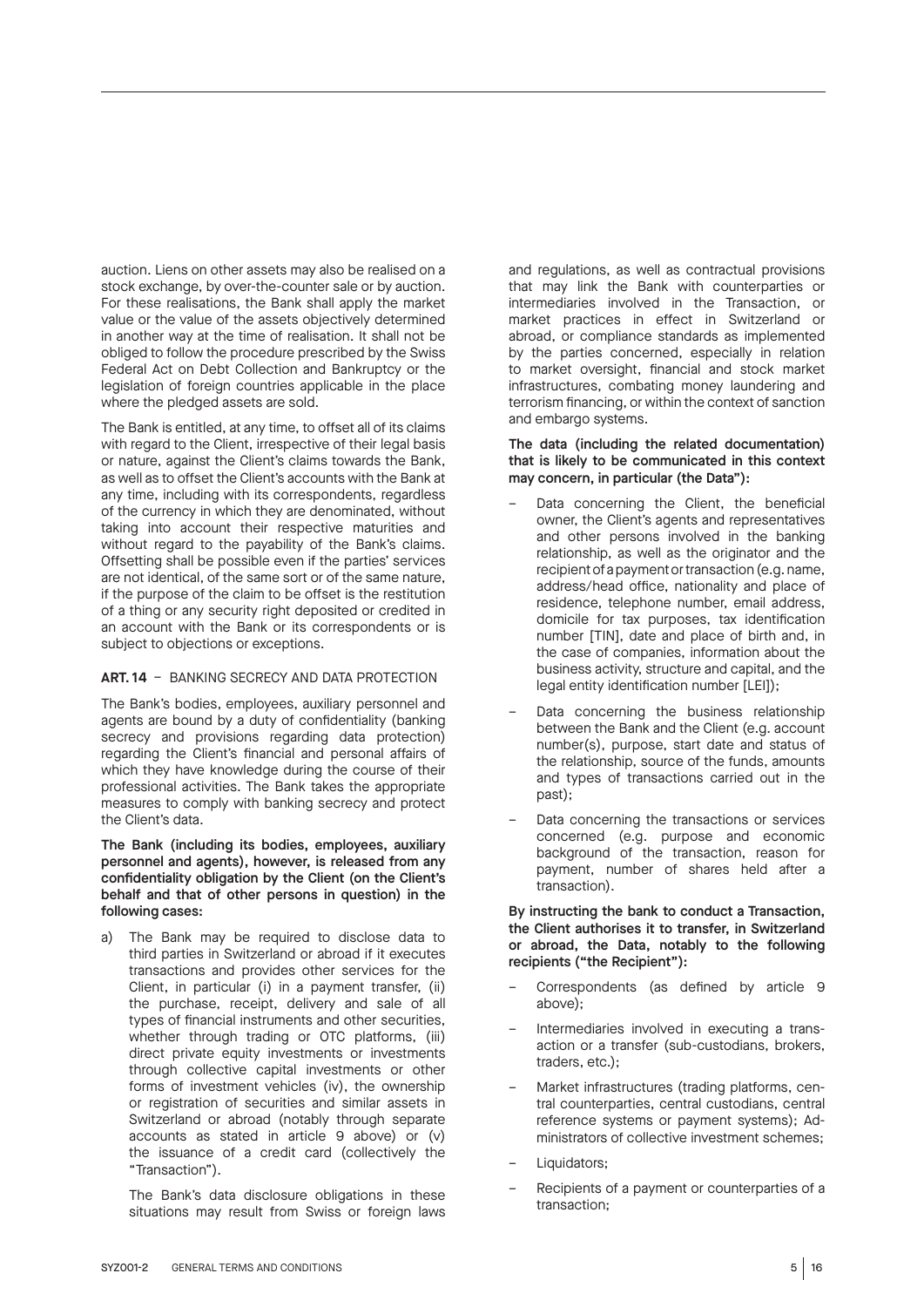- Issuers and their agents;
- Any competent administrative and/or tax authority;
- All other third parties involved.

The present authorisation is applicable to any Transaction instructed by or conducted on behalf of the Client, without any other prior notice or consent being necessary.

The Client understands that the transfer of Data may be a necessary and prior condition to the execution of the Transaction. The Client further understands that the Bank may be required to transfer Data at any time (before, during and after an investment).

Furthermore, the Client confirms that they have reviewed the "Information from the Swiss Bankers Association (SBA) regarding the disclosure of client data and other information in international payment transactions and investments in foreign securities".

- b) If it appears likely that the Client must be the subject of an adult protection measure within the meaning of Articles 360 et seq. of the Swiss Civil Code.
- c) To the extent necessary to defend the legitimate interests of the Bank, particularly in order to allow it to safeguard or assert its rights with regard to the Client or third parties and to realise collateral, in Switzerland and abroad (e.g. judicial or administrative proceedings, public accusations by the Client against the Bank).
- d) The Bank may be required to disclose data to third parties (e.g. external providers) in Switzerland or abroad within the context of event organisation, especially social or promotional events in which the Client may participate.
- e) The Bank, through one of its correspondent banks in the United States, may be served with a subpoena and may be required to transfer Data to the U.S. authorities (in particular, the Secretary of the Treasury or the Attorney General of the United States of America) pursuant to foreign regulations to which the Bank is not directly subject (e.g. the US Anti-Money Laundering Act). The Data likely to be transferred in this context may concern any asset held by the Bank on behalf of its clients (including the Client) with correspondent banks as well as any account with the Bank in the name of the Client or of which the Client is the beneficial owner. The Client understands that the Bank may not be authorised to inform the Client of the existence and contents of such subpoena or the Data transferred by the Bank. The Client authorises the Bank to transfer the Data to the U.S. authorities if the Bank is notified of such subpoena.

The Client is solely responsible for obtaining the agreement of any third party concerned regarding the transfer of their data (particularly any beneficial owner).

Furthermore, the Client acknowledges that Swiss legislation includes exceptions to banking secrecy. For example, the Bank may be required to disclose data concerning the Client, the relationship it conducts with the Bank and any third party involved in this relationship, in the following situations:

- Transmission to foreign tax authorities following a request for administrative assistance or pursuant to agreements on the automatic exchange of information to which Switzerland is a party;
- Transmission of information following a request from a Swiss judicial or administrative authority, within the framework of proceedings initiated in Switzerland (e.g. criminal proceeding, writ of execution including attachment, inquiry by a supervisory authority) or following a mutual international legal assistance request;
- Communication of suspicion to the Money Laundering Reporting Office-Switzerland (MROS);
- Transmission of information at the request of FINMA, as part of a Swiss surveillance procedure or a foreign administrative assistance request regarding stock exchange transactions;
- Direct transmission by the Bank of information to a foreign supervisory authority, to the extent permitted by Swiss law;
- Declaration to a central reference system in the event of transactions involving derivatives.

The Bank may collect, record, preserve and process the Client's personal or sensitive data (in particular relating to prosecution or criminal and administrative sanctions) by any appropriate technical means, notably for the purposes of complying with its legal and regulatory obligations, providing the services agreed with the Client or promoting its services. It complies with the Swiss federal data protection law (DPA).

The Client should be aware that the Bank does not control the use by the recipient of the data provided by the Bank.

The Client should also be aware that data communicated abroad is no longer protected by the rules of Swiss law on banking secrecy and data protection. Foreign legislation may also impose on banks, fund-transfer system and market infrastructure operators, and any other person to whom the information is transmitted, the obligation to make such data available to the authorities or to third parties.

Furthermore, the Client accepts that a transmission of information authorised by these General Terms and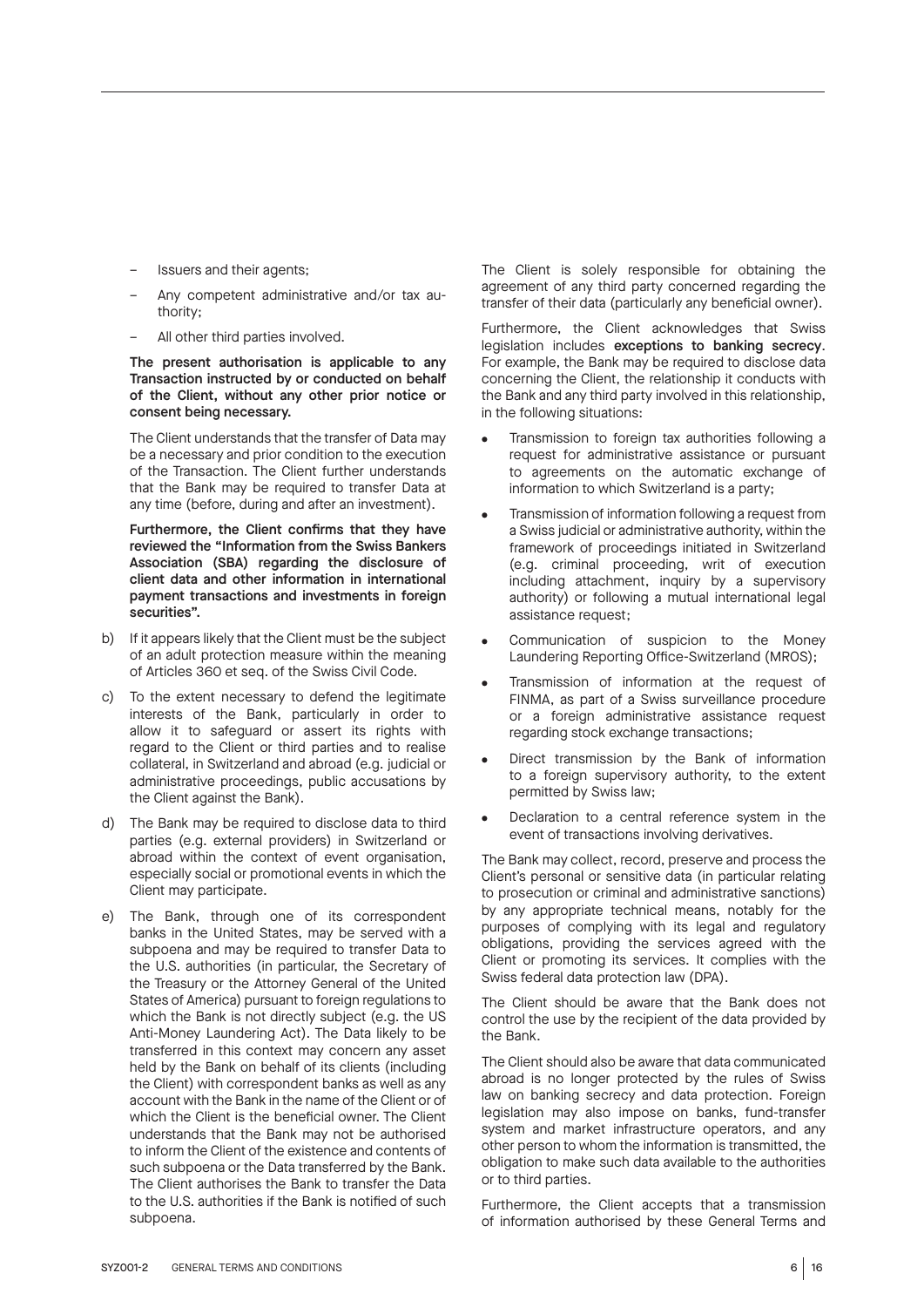Conditions may take place without this transmission being notified to him/her in advance and without additional consent pertaining to a transaction in particular being required.

The Bank's policy on data privacy, data processing principles and the use of cookies, as well as their updates, is published on its website at https://www.syzgroup.com/ en/data-protection-notice). The Client confirms having read and accepted this data protection policy. The Client further confirms having sent the Bank's data protection policy to any third parties (e.g. beneficial owner) whose data was known by the Bank within the context of the relationship between the Bank and the Client and, if applicable, having obtained the consent required in this case.

The Client accepts that the Bank (including its bodies, employees, auxiliary personnel and agents) cannot be held liable for direct or indirect damage arising out of or in relation to communicating data in accordance with this article 14 of the General Terms and Conditions and acknowledges that any liability by the Bank in this respect is excluded.

# **ART. 15** – ACCOUNTS/REVERSALS/BANK CARDS

The "reference currency" is the currency chosen by the Client in the account opening request. All amounts received and all transfers carried out by the Bank in a given currency shall be respectively credited or debited in the same currency unless the Client has issued contrary instructions at least five business days before the transaction takes place. In all correspondence between the Bank and its clients and unless otherwise specified, the generic term "francs" always refers to Swiss francs.

The Bank, at its discretion, shall balance accounts on a quarterly, semi-annual or annual basis. All taxes, charges and withholding payments due to Swiss or foreign authorities and expenses shall be the Client's responsibility and the Bank shall be authorised to debit them from the Client's account. The Client shall remain liable for them, even if their amount is not determined and/or if their payment is not required until after the Client's account is closed. The Bank shall have no obligation to claim any excess taxes and other levied deductions on behalf of the Client.

If the Client's total orders exceed its available assets or authorised credit limit, the Bank may determine, at its discretion, which orders to execute, in full or in part, in the order in which it intends to execute them, without regard for the dates they bear or the order in which they were received.

The Client hereby authorises the Bank to debit their account for any amounts or assets credited by mistake, even if the account balance has been expressly or tacitly acknowledged.

The Client may not oppose a claim for restitution from the Bank by citing the fact that they have already deposited the amount or the assets for which the account was credited or that they could believe in good faith that the assets or the amount was intended for them. Any payment made by the Client shall be irrevocable once their account is debited. The Bank shall make payments resulting from the use of a bank card at the Client's expense. The terms of use of such a card are governed by specific provisions, in particular by the bank card issuer's general terms and conditions. At any time and without needing to specify the reasons, the Bank may demand the blocking or cancellation of the card with immediate effect, particularly in the event of termination of the business relationship between the Bank and the Client. Cancellation shall make the amounts owed by the Client as a result of using the bank card payable without further formalities.

# **ART. 16** – ASSETS IN FOREIGN CURRENCIES

The Bank's assets that are equivalent in value to its Clients' balances denominated in foreign currencies shall be deposited in the same currencies in the Bank's name, but on behalf and at the risk of the Client, with Bank correspondents within or outside the currency zone in question. The Client shall bear the proportionate share of any economic and legal risks which may affect all of the Bank's aggregate assets, in the country of that currency or in any country where the funds are invested, as a result of measures taken by such countries.

#### **ART. 17** – LOANS GRANTED BY THE BANK

The Bank may grant the Client, according to his/her needs, a credit facility under various legal arrangements approved by the Bank, particularly in the form of current account overdrafts or fixed-term advances, issues of guarantees or stand-by letters of credit. Any loan transaction, in whatever form, shall be governed by the terms and conditions contained in these General Terms and Conditions, the General Act of Lien and Assignment and, where appropriate, in special terms and conditions agreed between the parties.

Any loan/credit granted by the Bank shall bear interest at the rate set by the Bank. In principle, interest on current account overdrafts shall be payable on a quarterly basis in arrears; interest on fixed-term advances shall be payable upon the expiry of the agreed period. If the agreed maturity date is not respected, the Bank shall have the right, unless otherwise agreed by the parties or unless special provisions have been agreed between the parties, to increase the interest due, until the actual repayment, by a penalty of 3% per year on the principal not repaid. Any interest unpaid at the agreed maturity date shall bear interest under the conditions applicable to current account overdrafts. The Bank shall reserve the right to pass on to the Client any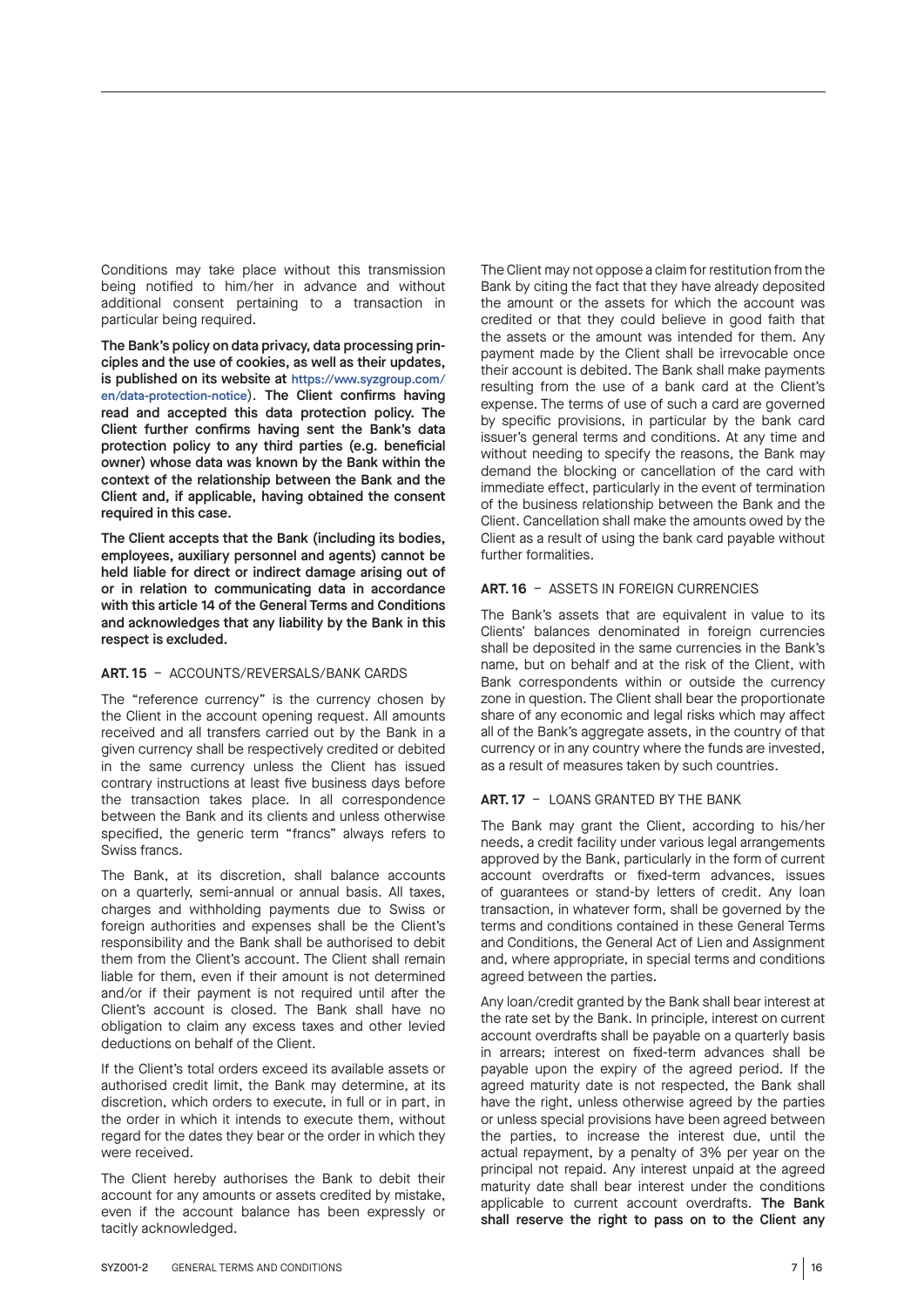increase in costs of the loan/credit due to changes in laws and/or regulations and/or measures taken by the Swiss National Bank or other authorities, such as the application of mandatory minimum reserves, an increase in requirements regarding own funds, lending ratios or liquidity, the introduction of negative interest rates or the abandonment of a benchmark interbank rate used previously by the Bank to determine the interest conditions applied to the loan/credit.

Unless otherwise agreed, the Bank and the Client shall each have the right to end the loan/credit with thirty (30) days' written notice to the other party. In this case, the loan/credit shall be repayable at the end of this notice period for current account overdrafts and on the respective maturity dates of fixed-term advances. However, the Bank shall reserve the right to terminate any loan/credit with immediate effect, without notice, but by notifying the Client, when events occur that are likely to call into question the Client's repayment capacity or if the Client's obligations are not fulfilled or are of such a nature as to call into question the Client's repayment capacity or if the Client does not fulfil his/her obligations or contravenes them, including towards creditor third parties, as well as in the event of the Client's death and in all other cases permitted by law. If the Bank terminates the loan/credit with immediate effect, all of its claims, including those not yet due, shall immediately become due and payable without further formal notice. If a fixedterm advance is terminated early, the Bank may debit an early termination penalty from the Client if it suffers a loss of interest.

The amounts payable with respect to the loan/credit must be transferred by the Client, with the correct value date and net of any tax, deduction or other withholding, to the account designated by the Bank for that purpose.

Borrower Clients, in the case of there being more than one (particularly in case of joint or collective accounts), shall be jointly and severally liable (or liable indivisibly) towards the Bank.

#### **ART. 18** – BILLS OF EXCHANGE, CHEQUES AND OTHER MEANS OF PAYMENT

The Client shall be liable for any damages resulting from the loss, fraudulent use or falsification of bills of exchange, cheques and other means of payment, including credit cards, even if the Client is not at fault.

The Bank may debit from the Client's account for any unpaid bills of exchange, cheques and other similar securities, previously credited or discounted. Until such time as the debit balance has been settled, however, the Bank shall retain the right to demand full payment of such bills of exchange, cheques or other similar securities, from any party liable thereunder.

### **ART. 19** – LIABILITY FOR ACTIONS OF AUXILIARY STAFF

The Bank shall not be liable for the actions of its auxiliary staff except in the event of gross negligence on their part.

**ART. 20** – SATURDAYS TREATED AS PUBLIC HOLIDAYS

In all dealings with the Bank, Saturdays are treated as if they were public holidays.

#### **ART. 21** – TAPE RECORDING OF TELEPHONE CALLS

The Client notes and accepts that its telephone conversations and those of its representatives with the Bank may be recorded internally, as evidence or due to legal or regulatory obligations. The Client shall be required to ensure that its representatives or any person likely to be involved in the business relationship is informed of and also consents to the recording of its telephone conversations with the Bank. The Bank retains these recordings for a limited period that it freely determines, subject to any legal or regulatory obligation. It reserves the right to produce them as the means of evidence in case of a dispute. The Client cannot derive any rights from the fact that a conversation has not been recorded.

#### **ART. 22** – USE OF THIRD PARTIES AND OUTSOURCING OF ACTIVITIES

The Bank may use third parties (including entities belonging to the same group as the Bank), in Switzerland or abroad, for the purposes of assisting it in the performance of all services for the Client (wealth management, execution of the Client's orders or investment instructions, custody of the Client's assets). The Bank's liability towards the Client shall be limited to the care with which it chooses and instructs third parties.

The Bank also reserves the right to outsource to service providers, in Switzerland or abroad, including within the Syz Group, completely or partially, certain activities conducted in relation to the services provided to the Client, such as payment transfers, risk management, tasks pertaining to compliance with standards and regulations, IT, and securities administration and processing activities (including shareholder information services within the context of exercising rights related to securities owned by the Client).

The Bank may also outsource the hosting, processing and storage of certain personal or even sensitive data belonging to the Client to a data hosting service provider in Switzerland or abroad (via the cloud).

The Client expressly consents to the transfer, in Switzerland or abroad, of data concerning them and their business relationship with the Bank, including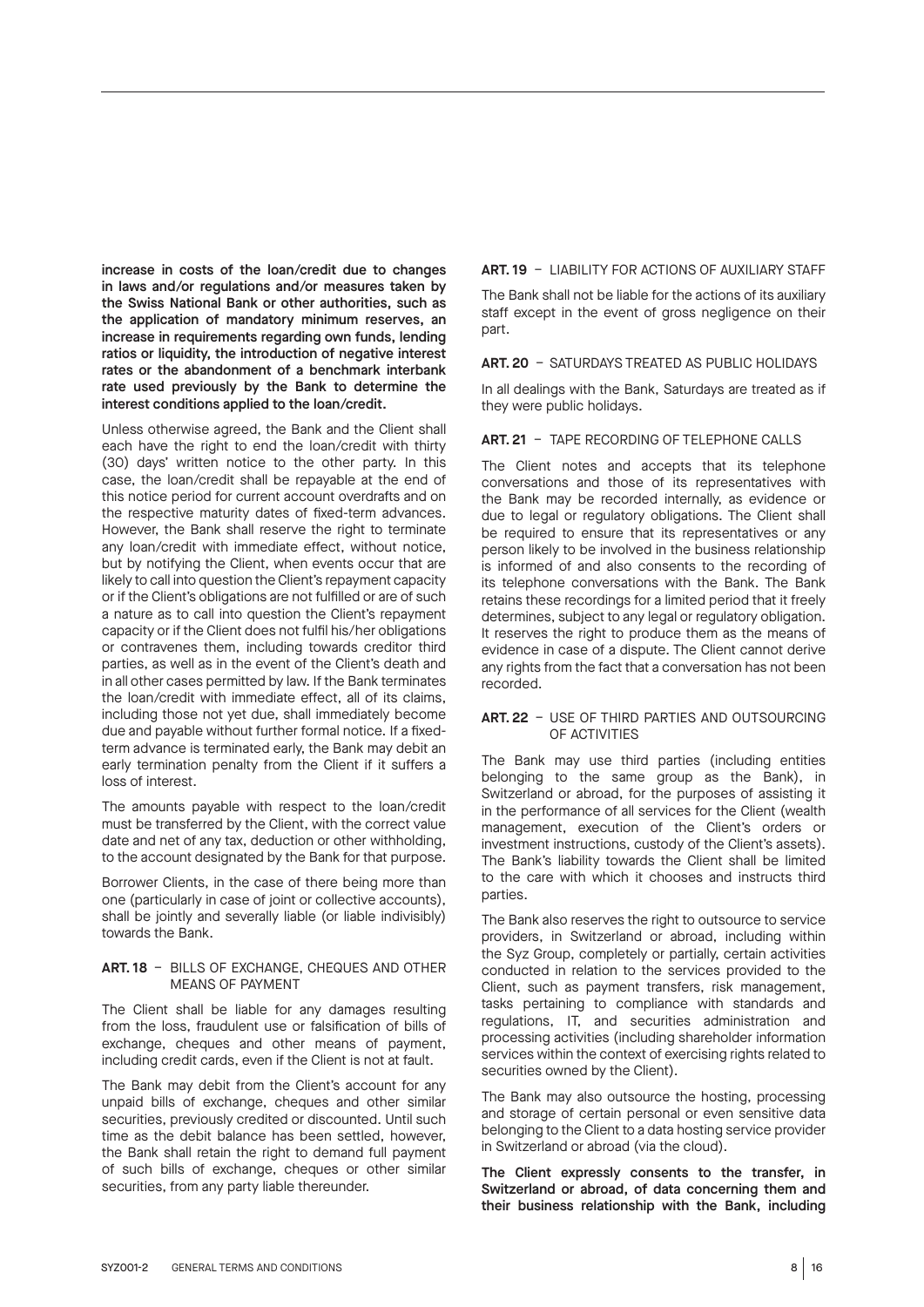data concerning the beneficial owner of the assets held by the Client with the Bank and/or the data of any third party involved in the relationship. If the Bank's service provider is located abroad, the Client understands and accepts that data transferred to said service provider is no longer protected by the rules of Swiss law on banking secrecy and data protection.

## **ART. 23** – FEES

The Bank shall charge for its services in accordance with its established fee schedules, commissions and interest. The Bank is authorised to debit any costs, commissions, safe custody charges, brokerage and other fees from the Client's account.

The table of commissions and costs that may be charged by the Bank or affiliated companies is listed in the fees brochures published by the Bank. The Client hereby confirms that they have reviewed and expressly accept them.

At any time and with immediate effect, the Bank reserves the right to adapt its rates for services and its interest rate conditions; it may also pass on to the Client any new costs or any increase in existing costs resulting from changes to laws or regulations or a decision made by an authority. In this context, the Bank may decide, at its sole discretion, to deduct negative interest from the Client's deposits. It shall inform the Client of the planned fee modifications in writing or by any other appropriate means.

Any other costs incurred by the Bank as a result of a transaction ordered by the Client or, more generally, services provided by the Bank to the Client, including fees for agents and other third parties that the Bank may enlist during the execution of the services agreed upon with the Bank, are borne by the Client.

#### **ART. 24** – REMUNERATION AND OTHER ADVANTAGES RECEIVED FROM THIRD PARTIES OR GRANT-ED TO THIRD PARTIES

As part of its management, advisory, deposit and order execution activities, the Bank may receive remuneration, commissions, provisions, discounts and/or any form of advantages from third parties, including affiliated companies ("Third-Party Benefits"). The nature, amount and calculation of the Third-Party Benefits is dependent upon the third party involved, as well as the type, volume and frequency of the investments or transactions carried out.

The parameters for calculating the Third-Party Benefits are as follows:

• *for collective investment schemes*, between 0% and 2% annually – in the form of regular payments – of the amounts invested in the collective investment scheme concerned;

- *for structured products or special issues,* and particularly for its assistance with the structuring of such products, between 0% and 3% annually – in the form of regular payments – of the issue price of the structured product or issue in question (Third Party Benefits may be in the form of a discount on the issue price, reimbursement of part of the issue price, or other product structuring or distribution fees);
- *for alternative investments* (hedge funds and private equity), between 0% and 3% annually – in the form of regular payments – of the amounts invested in the financial instrument concerned.

The Bank may also receive performance fees up to 20% of the performance of investments in structured products, hedge funds and private equity.

These Third-Party Benefits represent between 0% and 2% annually of the average annual value of the Client's assets deposited with the Bank.

The Client confirms that it has reviewed the Bank's pricing brochure, which contains a concrete example of a calculation of Third-Party Benefits.

The Bank may also receive Third Party Benefits from external managers affiliated with it. In this case, the Third-Party Benefits are calculated in accordance with the management commission received by the external manager based on the assets of the Client introduced by the Bank.

These Third-Party Benefits may be a maximum of 25% annually – in the form of regular payments – of the management commission charged by the external manager.

The Client understands and accepts that the Bank's receipt of these Third-Party Benefits may give rise to conflicts of interest insofar as these providers are likely to invite the Bank to select investment products or service providers with which they have concluded a remuneration agreement. The Bank will at all times ensure that it acts in the best interests of the Client.

The Client accepts that the Third-Party Benefits shall remain acquired by the Bank as remuneration due to the latter for the services provided to the Client, in addition to the fees charged to the Client by the Bank. The Client therefore irrevocably waives any claim for the restitution of Third Party Benefits. At the Client's request, the Bank shall provide it with any useful information in connection with the Third Party Benefits collected by the Bank. The Bank reserves the right to charge fees for research carried out in this regard, where applicable.

In addition, the Bank may pay remuneration to third parties with whom the Client has a relationship and who introduced the Client to the Bank, in particular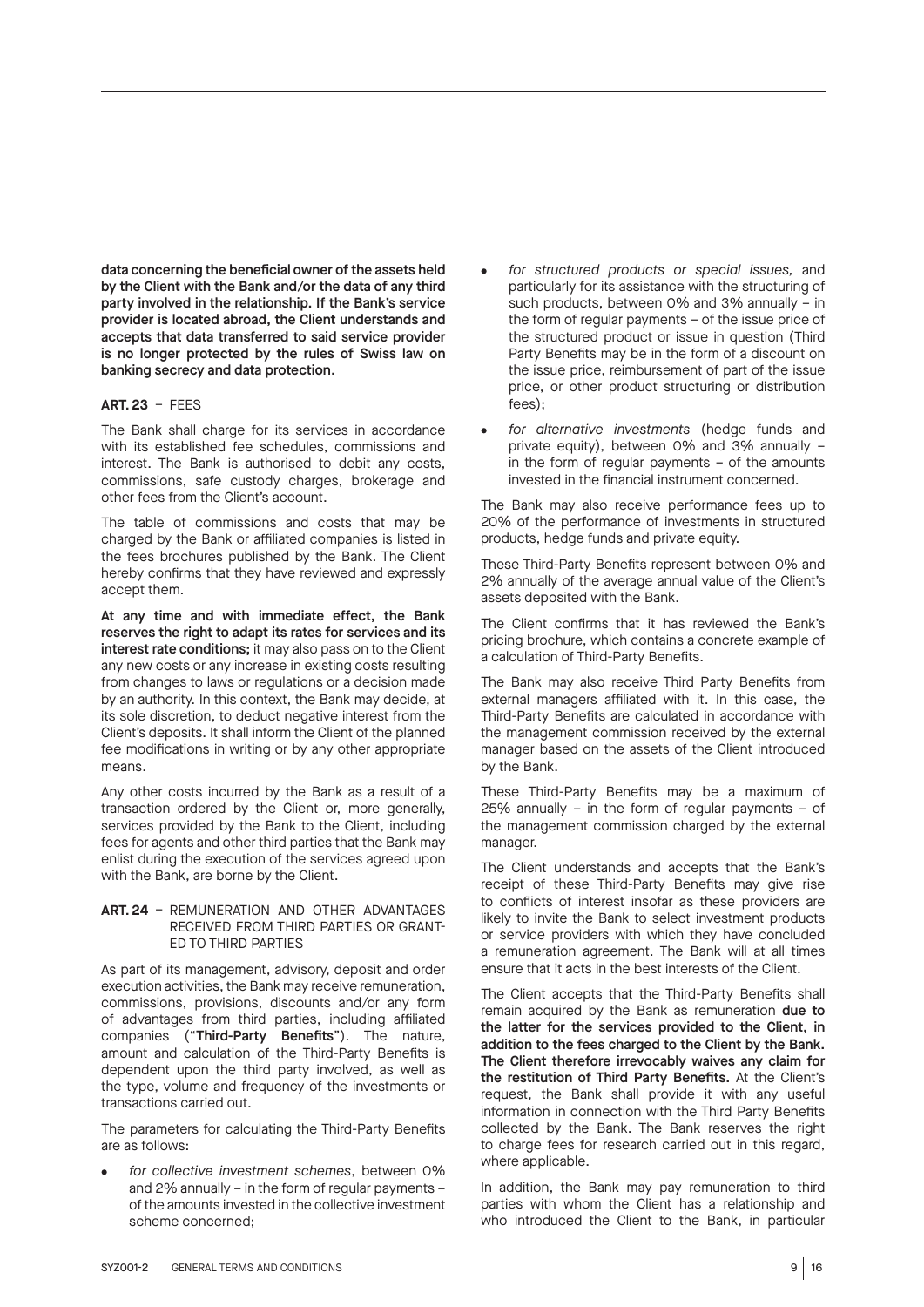business introducers and external asset managers. The remuneration, which may take the form of finder's fees, provisions, discounts and other advantages, varies notably according to the value of the Client's assets and/ or transactions carried out under the mandate exercised by the third party on the Client's assets with the Bank. The Client confirms that it has been duly informed by the third party with which it has a relationship of the calculation parameters and, in case of a management mandate, the order of magnitude of such remuneration collected in relation to the total assets under management. The Client accepts the principle of such payments and waives the right to assert any claim in any capacity, whether pecuniary in nature or not, against the Bank. The Client understands and accepts that it must contact the third party with which it has a relationship to obtain additional information on these remunerations and that the Bank cannot be liable in this respect; the Client waives requesting the Bank for such information.

#### **ART. 25** – CONFLICTS OF INTEREST

The Bank draws the Client's attention to the fact that, given the nature and the extent of its activities, it provides services and gives advice to other clients whose interests may compete or conflict with the Client's interests. In addition, the Bank, affiliated companies and members of its board of directors, management or staff may have an interest of their own in certain transactions. The Bank undertakes, by taking appropriate organisational measures, to either avoid conflicts of interest or to inform the Client and to ensure that the Client's interests are fairly taken into account when such conflicts cannot be avoided.

The Bank may in particular offer the Client investments in collective investments internal to the *Syz Group*; it may also offer the Client investments in investment vehicles (notably in the form of collective investment schemes), with which it is mandated, for example as an asset manager or distributor, and/or for which it is the promoter or initiator. The Client understands and accepts that these types of investments may be offered to him/her, it being understood that the Bank remains obligated to protect the Client's interests.

# **ART. 26** – GENERAL OBLIGATIONS OF THE CLIENT

The Client must comply with their legal and regulatory obligations at all times. The Client undertakes to inform the Bank spontaneously and immediately of any change to their personal data (in particular any change of personal or corporate name, nationality(ies), address or country of domicile, tax residence and civil status) and data concerning the beneficial owner and representatives of the Client.

The Client further undertakes to supply to the Bank, at the Bank's request, any useful information and documentation concerning the origin of the deposited assets, the purpose of certain transactions and the destination of the assets in the event of transfers within Switzerland or abroad, at the start of or during the business relationship.

The Client further undertakes:

- To give to the Bank, in due time, complete and clear instructions and, in particular, to precisely indicate the beneficiaries of transfer orders, the names and numbers of beneficiary accounts and all related execution arrangements (IBAN numbers, etc.); for any instruction relating to payment transfers without cash or an act of disposal of intermediated securities, the Client further acknowledges that his/her instructions shall be irrevocable once the Bank has debited his/her account, subject to the rules of the clearing, payment or settlement system for transactions in securities used;
- Subject to a special agreement with the Bank, to take all measures intended to safeguard the rights associated with the assets deposited with the Bank, particularly to buy, sell or exercise subscription, option or conversion rights, accept or refuse an offer of purchase or exchange and make additional contributions for investments not fully paid up;

The Client undertakes to inform the Bank of its role and responsibilities within all companies in which it may be considered an insider. The Client shall abstain from giving investment instructions which may be at odds with a statute or position of an insider.

The Client shall address damages caused to the Bank due to the Client's failure to meet their obligations.

Furthermore, the Client notes that the Bank is not obligated to act or be a party in any legal proceedings, whether of an administrative, civil or criminal nature and/or in the arbitration proceedings, before any authority, whether Swiss or foreign, for the purposes of representing the Client's interests, regardless of the objective of the proceedings, including in the event of claims for damages relating to securities held by the Client (bankruptcy, composition agreements, liquidations, class actions, arbitration, petitions for damages, court actions or other). The Client shall thus be solely responsible for taking all measures deemed appropriate to claim and for safeguarding their own rights before the competent authorities, in Switzerland or abroad and to obtain any information and documentation required for this purpose, with the Bank giving the Client all of the information or documentation that it receives in this respect to the extent that it is required to do so. The same shall be true when the Bank, or a third party designated by the Bank, holds securities as trustee or nominee, in its name, but on behalf of the Client.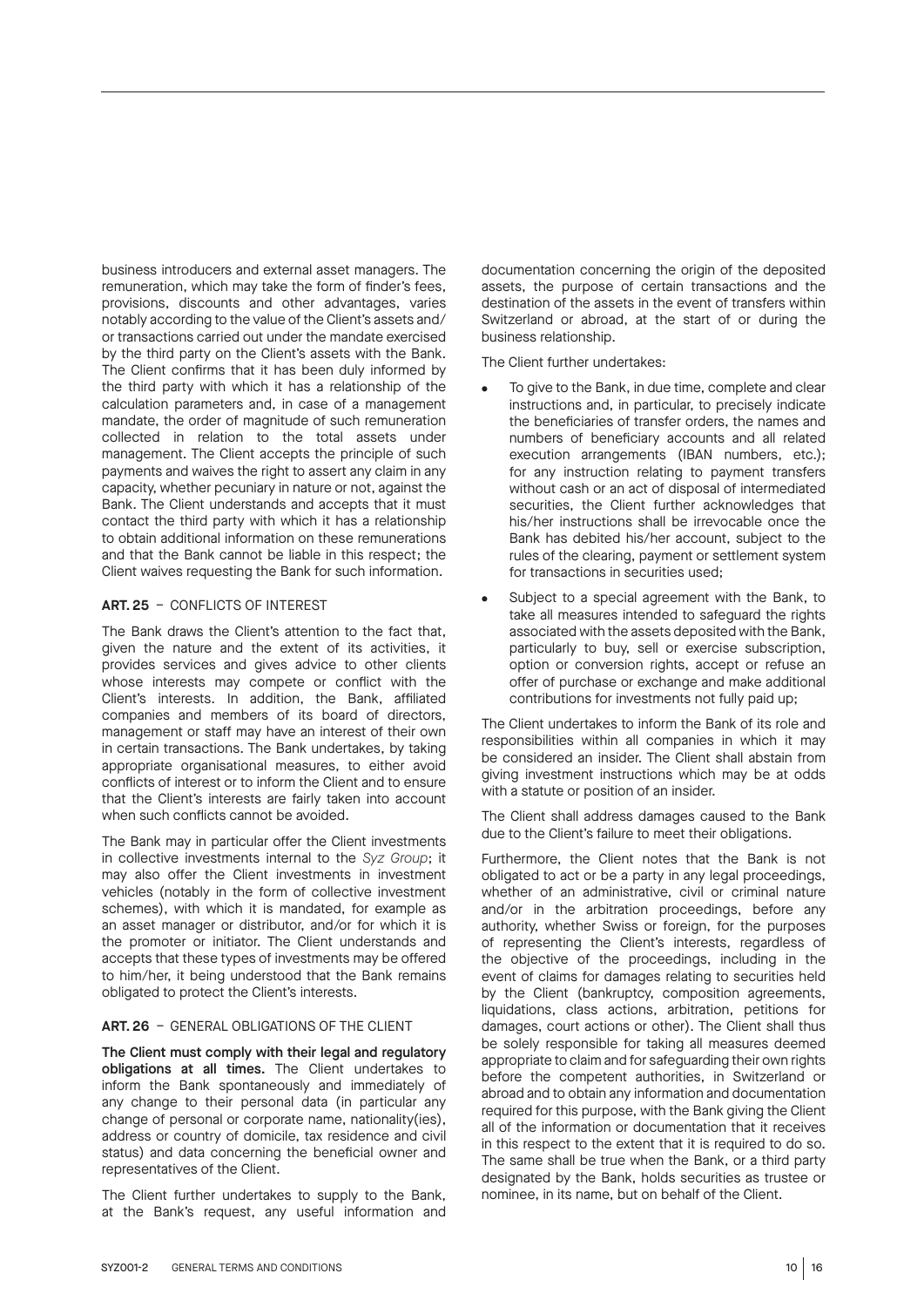#### **ART. 27** – TAX OBLIGATIONS OF THE CLIENT

The Client confirms that they have been informed of the need to be responsible for meeting the applicable tax obligations (declaration and payment of taxes) towards the authorities of the country(ies) in which they are required to pay taxes relating to assets deposited with the Bank or managed by the Bank. Where appropriate, this confirmation shall also apply to the beneficial owner, whom the Client undertakes to inform.

The Client is also informed that holding certain assets may have tax implications irrespective of the place of tax residence.

The Client shall be responsible for determining the tax treatment of assets held in their account(s) as well as the impact of these on the Client's overall tax situation. The Bank does not provide any legal and/or tax advice. The Bank urges the Client and, through it, the beneficial owner, to consult a lawyer, a tax expert or any other competent specialist.

Failure to comply with their tax obligations may expose the Client to financial penalties and criminal sanctions, depending on the applicable laws of the country(ies) in which the Client must pay taxes.

The Client is hereby informed that pursuant to international agreements to which Switzerland is a party, the name of the counterparty and the name of the beneficial owner, the tax identification number (TIN), as well as the details of their assets and their banking income may be transmitted, on request or automatically, to the foreign tax authorities.

#### **ART. 28** – COMPENSATION

The Client undertakes to hold harmless and to guarantee and indemnify the Bank, its subsidiaries and any third-party trustee (nominees), as well as its employees, directors and officers and respective contractors (the "Compensated Persons"), against any liability, claim, cost or damage of any kind ("Claims") that the Compensated Persons may incur, whether directly or indirectly, with regard to any act or omission related to the account(s) or safe custody account(s) belonging to the Client, including the execution and/ or non-execution of the Client's instructions (including in the absence of any fault of the Client), except in the case of wilful intent or gross negligence from the Compensated Person, in which case no compensation is due by the Client. The Client also undertakes to repay and/or advance to the Compensated Persons, upon first request, all attorney fees and court costs incurred or to be incurred by the former in a lawsuit relating to the Claims. The Client authorises the Bank to debit their account with the amounts owed to any of the Compensated Persons in relation to the Claims. Each Compensated Person is authorised to personally claim

the execution of this compensation clause pursuant to Article 112 of the Code of Obligations. The Client further agrees that their identity and information relating to their account(s) and/or safe custody account(s) be disclosed to the Compensated Persons or to third parties to the extent deemed necessary by the Compensated Persons to protect against Claims.

#### **ART. 29** – ASSETS WITHOUT CONTACT AND DORMANT **ASSETS**

The Client shall take all necessary measures to ensure that regular contact is maintained with the Bank, such as the appointment of a proxy or a contact person. The Client shall immediately communicate to the Bank in writing any change in their personal situation, in particular their address.

If contact is lost, the Client hereby authorises the Bank to undertake or to have third parties undertake, in Switzerland or abroad, all measures that it deems necessary and proportionate in order to re-establish contact with the Client or the Client's beneficiaries. Any costs thus incurred shall be borne by the Client or the Client's beneficiaries.

The Client notes that if contact cannot be re-established, the Bank shall be required to inform the research organisation responsible for centralising data relating to this type of asset.

Ten years after the last contact, the assets shall be considered dormant and shall be treated in accordance with the applicable Swiss laws. An explanatory note concerning the treatment of assets without contact and dormant assets shall be provided to the Client upon request.

The Bank's fees, commissions and other charges shall continue to be deducted from the assets without contact or the dormant assets. The Client shall also bear the charges resulting from the special treatment and monitoring of assets without contact or dormant assets.

#### **ART. 30** – AMENDMENT TO THE GENERAL TERMS AND **CONDITIONS**

The Bank reserves the right to amend these General Terms and Conditions at any time.

Amendments shall be communicated to the Client in writing, electronically or by any other appropriate means and shall be considered approved and enforceable against the Client, unless written notice to the contrary is provided by the Client within one month.

## **ART. 31** – TERMINATION OF BUSINESS RELATIONSHIPS

The Bank reserves the right to terminate its business relationships at its discretion, at any time with immediate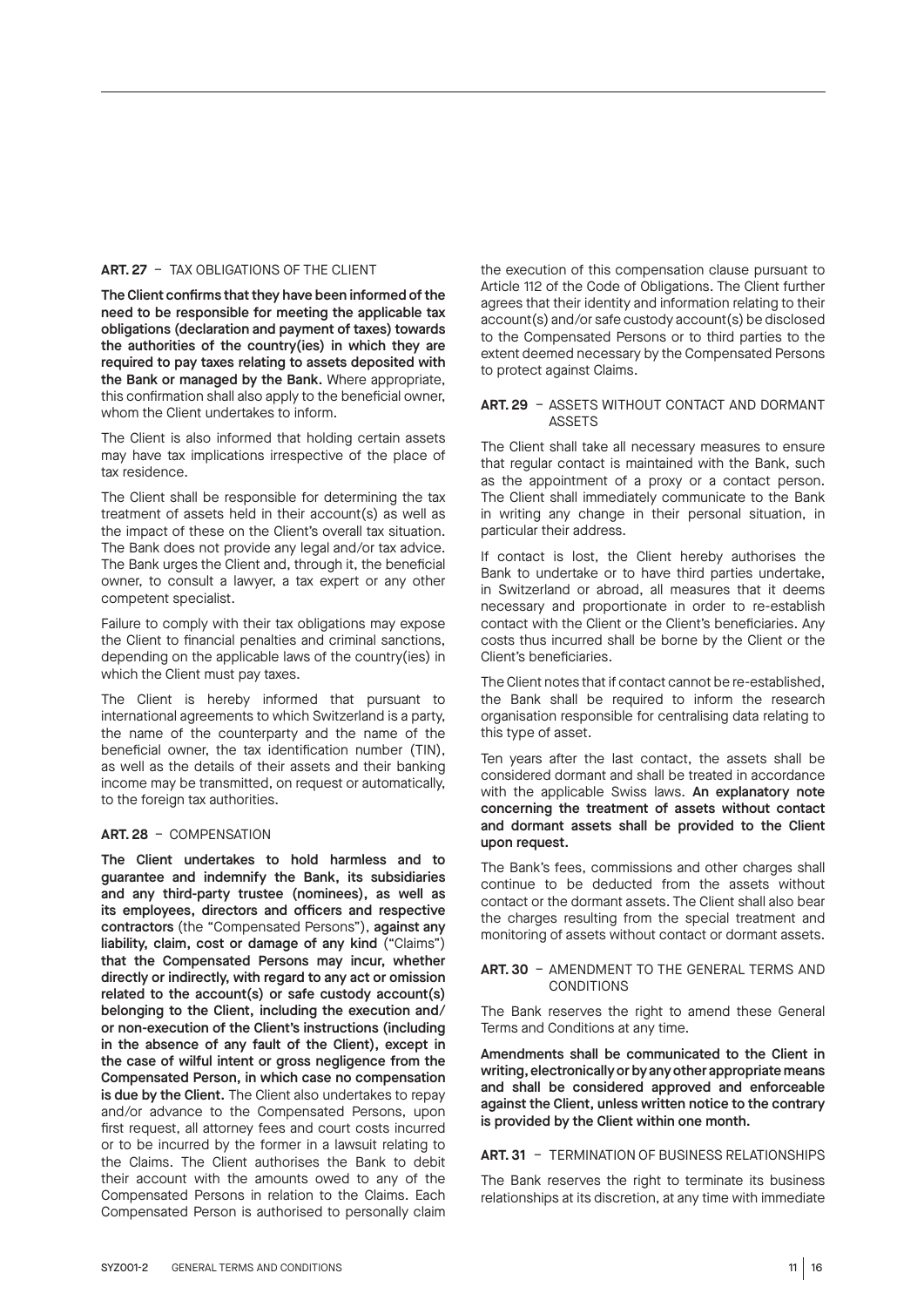effect and without stating the reasons and, in particular, to cancel loans granted or to call them in for repayment without prior notice.

Upon termination of the contractual relationships between the Bank and the Client, all of the Bank's claims with regard to the Client shall become due, including fixed-term and conditional claims.

The Client undertakes to take any useful measures in order to settle their account and to communicate to the Bank all instructions to that effect.

However, the Bank reserves the right to not follow the Client's instructions if it deems, at its discretion, that the execution of the instructions involves a legal and/or reputational risk for the Bank. For the same reason, the Bank may also oppose the return of the balance of the assets in the account in the form of a cash withdrawal. The Client hereby expressly accepts these provisions.

In the event that the Client fails to communicate the necessary instructions for closure of the account within the time allotted by the Bank, if the Bank decides not to follow the Client's instructions in accordance with the preceding paragraph or if the Bank is unable to reach the Client, the Bank may make all of the assets in the account available to the Client, according to the arrangements that it deems most appropriate, at the Client's expense and risk. In particular, the Bank shall be authorised, at its discretion, to physically deliver the Client's assets or to sell them at market price, at best, or over the counter and to convert the proceeds from the sale into a single currency, as chosen by the Bank. With a view to the closure of the Client's account, the Bank may validly free itself from its obligations, particularly in the form of a bank transfer or by sending a cheque payable to the Client to their home address, including if the Client has instructed the Bank to hold their correspondence at the bank or, where appropriate, by depositing the Client's assets with an official receiver. To that end, the Bank shall be expressly released from its banking secrecy obligations.

Death, declaration of absence, loss of legal capacity or bankruptcy of the Client shall not end the contractual relationship between the Bank and the Client.

#### **ART. 32** – APPLICABLE LAW AND PLACE OF JURISDIC-**TION**

All relationships between the Client and the Bank shall be governed by Swiss law. The place of performance of all obligations of both parties, the place of debt proceedings for Clients residing or domiciled outside Switzerland and the exclusive place of jurisdiction for any and all legal proceedings, shall be at the place of the registered head office of the Bank in Geneva. The Bank nevertheless reserves the right to take legal action

before any other competent jurisdiction, in particular in the Client's place of residence or domicile, in which event Swiss law shall continue to solely apply.

# **II. SPECIAL REGULATIONS APPLICABLE TO FORWARD TRANSACTIONS, DERIVATIVES AND STRUCTURED PRODUCTS**

These Special Regulations apply to the following transactions (hereinafter the "Transactions"):

- Forward transactions concerning all types of securities, including transferable securities,
- precious metals, commodities, exchange rates, interest rates, indices, etc.;
- Transactions involving options on any type of underlying securities (transferable securities, precious metals, commodities, exchange rates, interest rates, indices, etc.), listed options and warrants, options and futures or "Stillhalter" options and any other possible combinations of these financial instruments;
- Structured or hybrid products, such as guaranteed capital products, performance optimisation products, structured products with participation or investment products with benchmark debtors;
- Credit derivatives or any other structured credit product.

#### **ART. 33** – RELATIONSHIP BETWEEN THE BANK AND THE CLIENT

In principle, the Bank shall act in its own name but on behalf of, and at the risk of, the Client.

Where the Transactions are executed on over-thecounter (OTC) markets (the "OTC Transactions"), the Client acknowledges and accepts that they may not assert any right against the counterparties with which the Bank handles said Transactions, under the framework contracts that link it with these counterparties. Accordingly, the Client expressly waves the legal transfer of rights provided for by Article 401 of the Swiss Code of Obligations.

#### **ART. 34** – COVERED WRITING OF OPTIONS AND CON-**TRACTS**

For any covered writing of call options or any selling position in forward contracts, the Client agrees to transfer the title to the underlying assets or entitlement to the corresponding securities to the Bank, as collateral, and authorises the Bank in turn to transfer such title or entitlement to the corresponding securities to its correspondent or to the clearing house of the exchange in question. This transfer of title or entitlement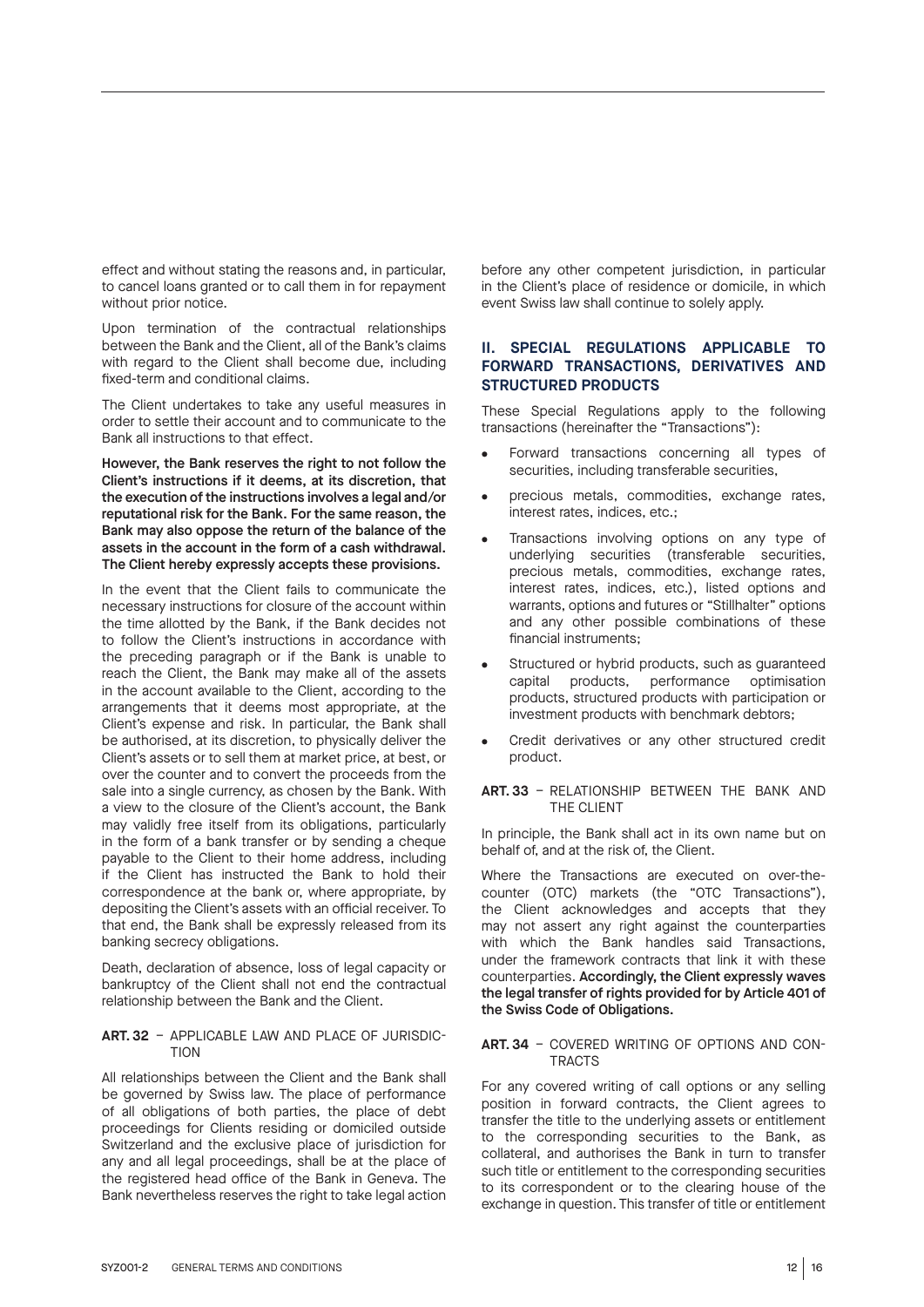shall be valid until such time as the Client's short call or sell position is closed out. Furthermore, the Client instructs the Bank to confirm delivery of the securities to its counterparty if the option is exercised or the contract stipulates "physical delivery", or to credit to the buyer's account the transfer of the securities.

#### **ART. 35** – BLOCKING AND MARGINS

The Client undertakes to continually maintain in their account a level of assets in the form of cash or easily tradeable securities, that will enable them to meet the commitments resulting from the orders they submit to the Bank. The Client authorises the Bank to block their assets insofar as necessary until the Transactions are completed.

Where the Transactions that the Client instructs the Bank to conduct are subject to a margin call (e.g. the purchase or sale of futures contracts or the sale of noncovered call and put options), the Client is required to constitute a margin designed to guarantee the proper execution of their obligations, as resulting from the Transactions that they ask the Bank to execute on their behalf. The required margin level is freely determined by the Bank in accordance with its internal policy on collateral assessment; this may be revised by the Bank at any time in accordance with market developments and/or for regulatory reasons. The Client's margin may be provided by a pledging of assets to an account or a transfer of assets for security purposes. The Bank may also, at its sole discretion, decide to grant a credit limit to the Client, in the same amount as the margin.

The Client authorises the Bank to meet any margin calls from its correspondents at the start of the Transactions and at any time throughout their duration by debiting the Client's account.

Where the Bank believes that the value of the collateral provided as margin is no longer sufficient to cover the Client's commitments, the Bank is entitled, but has no obligation, to require the Client to reconstitute the margin (margin call). The Client undertakes to respond to any margin call by the Bank, within the given timeframe.

In the event that the Client does not respond to a margin call by the Bank, the Bank's claims against the Client in respect of the Transactions will become immediately payable. The Bank may then, at its sole discretion and without advance notice, liquidate in full or in part the Transactions undertaken and/or realise the assets provided by the Client as collateral, in accordance with the General Act of Lien and Assignment.

#### **ART. 36** – LIQUIDATION OF TRANSACTIONS IN PRO-GRESS

The Client hereby irrevocably authorises the Bank, at any time and without being required to inform the Client in advance, to liquidate all or part of the Transactions in progress, in the following cases:

- Insufficient Client assets provided as collateral;
- Failure by the Client to properly respond to a margin call;
- Breach by the Client of any other obligations with respect to the Bank;
- Occurrence of early termination with respect to agreements reached between the Bank and its counterparties in relation to the Transactions.

In the event that the Bank conducts an early liquidation, it will determine a liquidation value for the Transactions, in Swiss francs or any other currencies freely determined by the Bank. The liquidation value corresponds to the replacement value of the Transactions on the early liquidation date, taking into account unsettled amounts due, due by the Client or due to the Client in respect of the Transactions. The liquidation value produces a single obligation settlement amount, due either by the Client or by the Bank. This liquidation amount must be settled within a period of 3 business days starting from its notification to the Client, subject to regulations or agreements reached between the Bank and its counterparties that state a shorter settlement period. The Bank's rights to compensation are reserved in all cases.

#### **ART. 37** – COVERED WARRANTS (STILLHALTER WAR-RANTS)

If the Client instructs the Bank to issue or to have a third party issue options on financial instruments or other securities that the Client holds with the Bank or with a third party under the direction of the Bank or grants the Bank an extended management mandate allowing it to issue covered warrants, the Client accepts that the securities in question may be (i) transferred to a blocked safe custody account at the Bank, a central depositary or a third party bank and (ii) pledged in favour of the issuer of the warrant to secure the rights to exercise.

Subject to the deduction of its commissions and charges, the Bank shall credit the Client's account with the amounts it receives for issuing the covered warrants, or for selling the underlyings if the warrants are exercised, in proportion to the Client's participation in the warrants issued.

If the Bank is empowered to issue covered warrants under an extended management mandate conferred on it by the Client, the latter agrees to give any special instructions to the Bank in writing and in good time, particularly instructions concerning securities which the Client wishes to exclude from the issuance of covered warrants.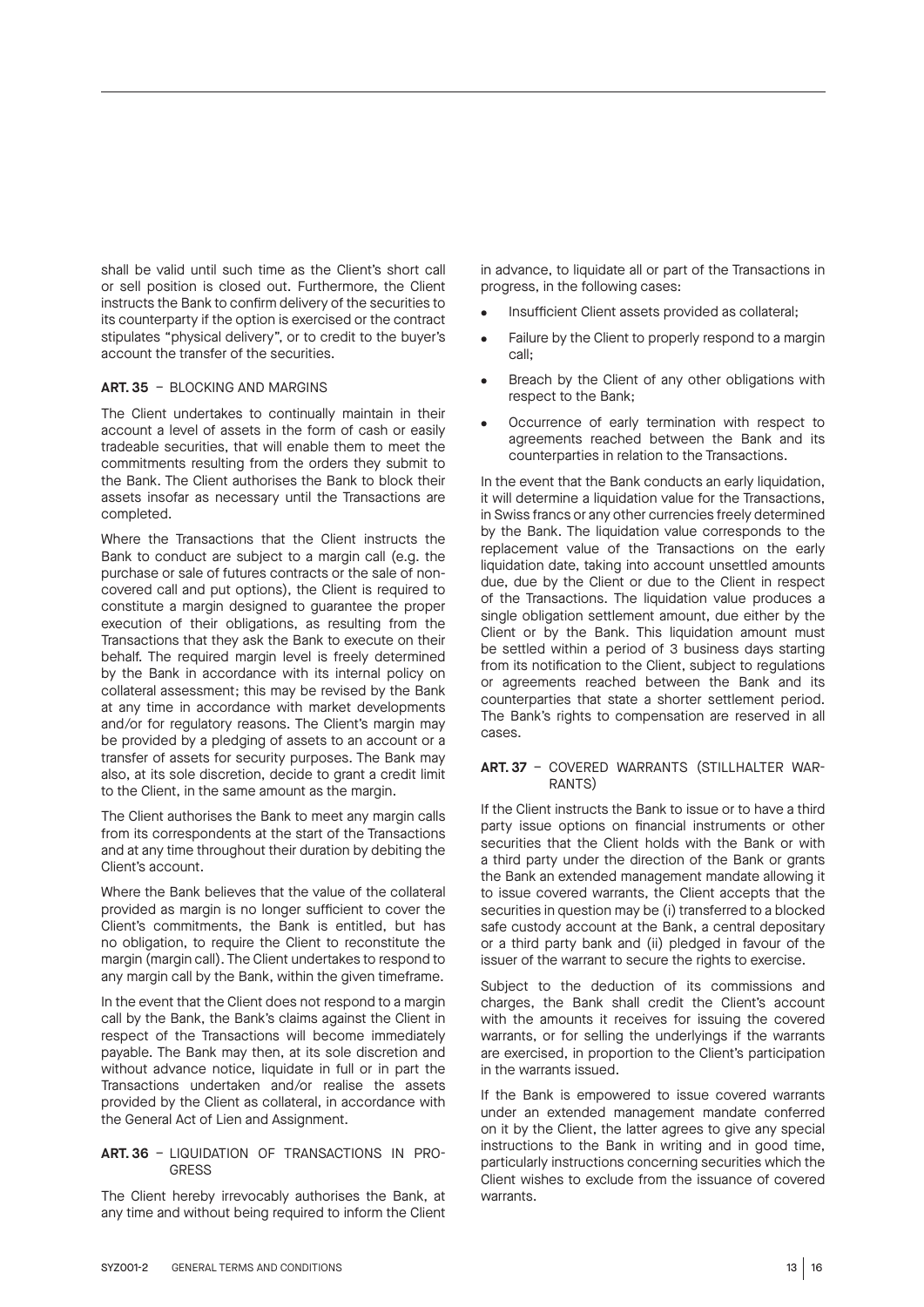#### **ART. 38** – SPECIAL RISKS

Forward transactions, derivatives and structured products involve a potential for high risk and/or a complex risk structure.

The Client may be exposed to a risk of theoretically unlimited loss depending on the type of transaction that it conducts, meaning that the Client may need to inject funds over and above the initial investment amount. This scenario may occur in the event of concluding forward transactions, call option sale transactions without coverage or put option transactions.

Furthermore, the Client may incur a liquidity risk, in the sense that the situation on the market concerned (imbalance between demand and supply) or regulatory reasons (e.g. suspension of activity by a supervisory authority) may prevent the execution of the Client's buy or sell orders.

Where it trades on OTC markets, the Client is subject to specific risks, which result from the following characteristics specific to these markets:

- Absence of marketability: where the OTC Transactions are concluded off-exchange or not on a trading platform, there is no market to trade the associated contracts; the latter can only in principle be liquidated before the due date by concluding a reverse transaction with the same counterparty; furthermore, the sale or transfer to third parties of the Client's position resulting from the transaction requires the agreement of all parties;
- Lack of price transparency: in the absence of trading platforms that set prices, the latter result from agreements reached between the parties to the transaction;
- Absence of involvement of a central counterparty: the Client incurs a credit risk and an issuer default risk;
- Mechanisms for the liquidation of obligations stated in the framework contracts between the Bank and its counterparties (netting agreements): these mechanisms accelerate the payability and the offsetting of the rights and obligations of the Bank and of the counterparty concerned if certain events occur (for example the bankruptcy of one of the parties); these mechanisms may result in the early liquidation of certain transactions, at a time that is unfavourable for the Client.

The Client confirms that they understand and accept these risks.

# **III. SPECIAL REGULATIONS GOVERNING SAFE CUSTODY ACCOUNTS**

## **A. GENERAL PROVISIONS**

#### **ART. 39** – SAFE CUSTODY ACCOUNTS

The Bank is responsible for the custody, accounting and administration, depending on their nature, of the securities that are entrusted to it by the Client with the same care as its own securities of an equivalent nature.

The Bank may refuse all or part of the assets offered for deposit, without stating any reasons.

#### **ART. 40** – DUTY OF CARE

The Bank shall hold securities and other objects entrusted to it for safekeeping in a secure place.

Upon the receipt of certificated securities in collective deposits or the deposit of global certificates, the Bank shall credit them to the Client's security account. Where uncertificated securities are registered in the central registry, the Bank shall credit the corresponding rights to the Client's securities account.

#### **ART. 41** – SAFE CUSTODY CHARGES

Safe custody charges shall be debited from the depositor, according to the rate in effect.

#### **ART. 42** – DURATION OF CUSTODY AND RETURN OF THE SECURITIES

The safe custody agreement is concluded for an indefinite period. It shall not cease in the event of the death or bankruptcy of the Client or for any of the other causes stipulated in Articles 35 and 405 of the Swiss Code of Obligations.

The Client may request the return of the deposited valuables at any time, subject to specific agreements or mandatory provisions of the law.

For intermediated securities, the Client may request, at any time, that the Bank deliver or have delivered certificated securities corresponding in number and in type to the securities credited to the Client's account, if the certificated securities are held by the Bank or a correspondent, or if it has the right to the establishment of certificated securities under the articles of incorporation of the issuer or the terms of the issue. Where applicable, any lien or set-off existing on a intermediated security in favour of the Bank shall be automatically transferred onto the certificated securities thus delivered.

Furthermore, unless its articles of incorporation or the terms of the issue state otherwise, the issuer may, at any time and without the consent from the Client, convert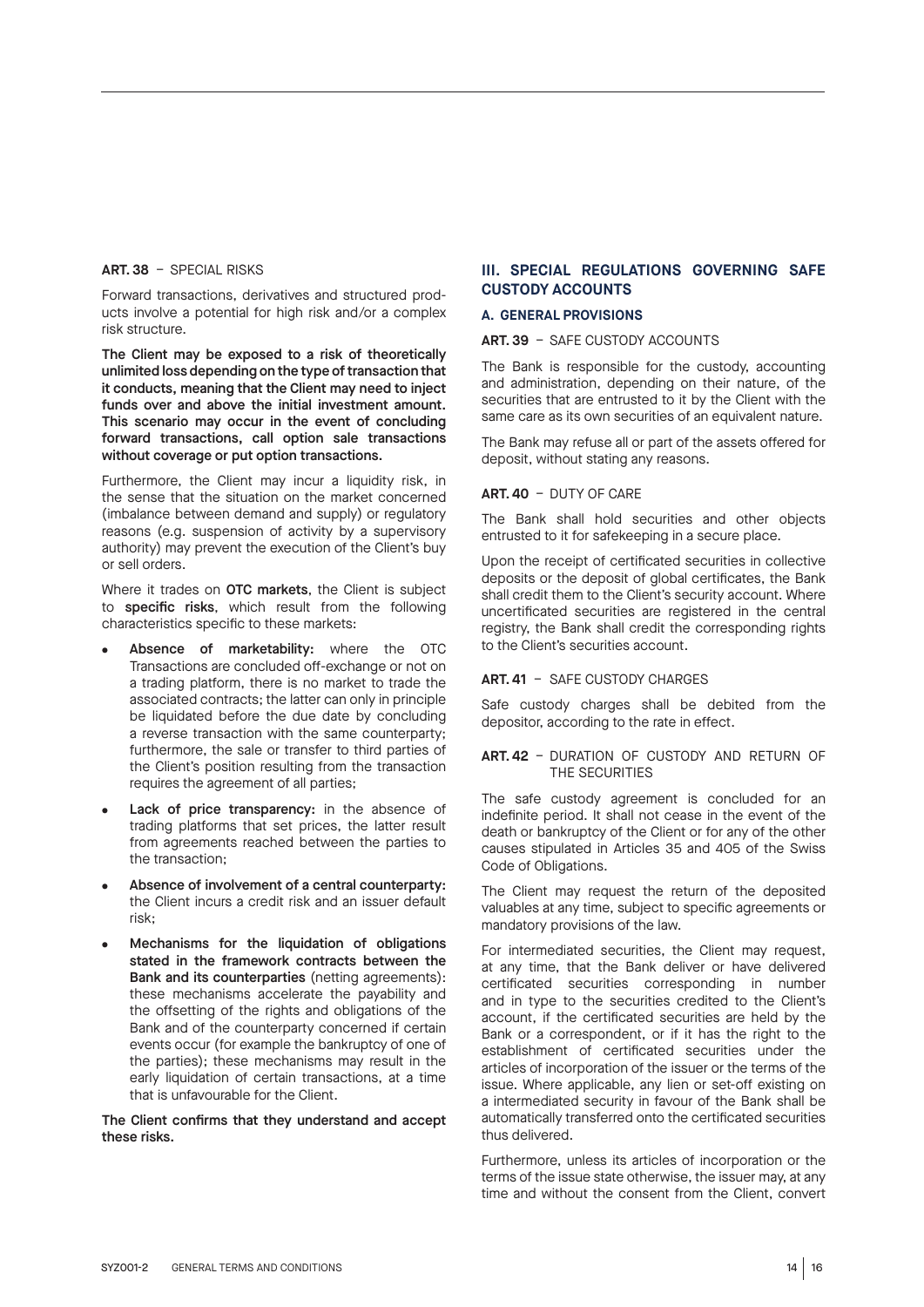the securities deposited with a central custodian or another intermediary in the form of certificated securities in collective deposits, global certificates or uncertificated securities. Such return shall be done by transfer to another depositary.

In exceptional cases and subject to the usual time limits, physical delivery may be made at the counter if the nature of the Safe Custody Assets and applicable regulations so permit. Any additional costs resulting from this method of delivery shall be borne by the Client.

#### **B. PROVISIONS CONCERNING OPEN SAFE CUSTODY ACCOUNTS AND SECURITIES ACCOUNTS**

#### **ART. 43** – SECURITIES ADMITTED

All types of securities that present, upon submission, the qualities necessary to be traded in Switzerland, where applicable, on the market of their location of custody, such as certificated securities of all types (shares, bonds, mortgage securities), uncertificated securities, intermediated securities, precious metals, investments on the money and capital markets, insurance policies, titles of evidence, other securities and movable objects, may be accepted and kept in open safe custody accounts.

# **ART. 44** – COLLECTIVE DEPOSITS

The Bank is authorised to deposit the safe custody assets in a collective deposit. The collective deposits are held with the Bank, with correspondents or with a central collective depositary in Switzerland or abroad. If the collective deposit is held in Switzerland, the Client shall have co-ownership rights based on the ratio of their safe custody assets to all safe custody assets in the collective deposit. If the collective deposit is held abroad, the securities shall be subject to laws and practices at the place where they are held.

#### **ART. 45** – HOLDING OF SECURITIES BY THE BANK AS THE TRUSTEE

Unless otherwise instructed by the Client, the Bank may hold and register the Client's securities with third parties (central custodian, sub-custodian, security agent, registrar, clearing house, broker/trader, etc.) in Switzerland or abroad, in the name of the Bank (as trustee or nominee) or in the name of a third party affiliated or otherwise (the "Nominee Third Party") acting on the Bank's behalf; in all cases, the securities are registered at the sole expense and risk of the Client. The Third-Party Nominee shall report only to the Bank and shall not accept any liability with regard to the Client.

The Bank shall be entitled at all times to change the Third-Party Nominee holding the securities without giving notice to the Client.

The Client accepts that (i) the Bank may disclose to the Third Party Nominee the identity of the Client, that of the beneficial owner and any other information concerning the Client's account and (ii) the Bank and/ or the Third Party Nominee may inform the issuer of the securities and/or the third parties that they are acting only as a trustee and, if necessary, disclose to the third parties concerned the identity of the Client, that of the beneficial owner, and other information concerning the Client's account.

#### The Client acknowledges that it has been informed of the risks and costs associated with the collective holding of securities on a trustee basis by the Bank or the Third-Party Nominee, including in particular:

- (1) the risk of not being able to exercise the rights pertaining to the securities on an individual basis,
- (2) the risk of not being able to benefit from the characteristics of individual investment (in particular, seniority, the high-water mark, etc.), which may in particular have consequences regarding the redemption fees, as well as the assignment of management and performance costs and fees.

The Client understands and accepts the drawbacks or restrictions linked to the collective holding of securities on a trustee basis compared with the exercise of rights on an individual basis.

In accordance with Article 28 of the General Terms and Conditions, the Client undertakes to compensate the Bank for any damage that the latter may suffer due to its involvement as a trustee (nominee), for example in the event of a clawback or damages and interest claimed against the Bank in relation to the securities held on the Client's behalf.

#### **ART. 46** – LIABILITY

The Bank shall be liable only in respect of the diligence it has shown in choosing and instructing its correspondents in Switzerland or abroad, whether with regard to separate or collective deposits.

If the securities are deposited with the Bank, it may only be held liable for any damage if it commits gross negligence.

#### **ART. 47** – ADMINISTRATION

When the deposit is established, the Bank shall, even without express instructions from the Client:

- Collect or realise, within the best terms, interest payments, dividends and other distributions as they become due;
- Supervise drawings, calls, conversions and amortisations of securities and collect redeemable se-